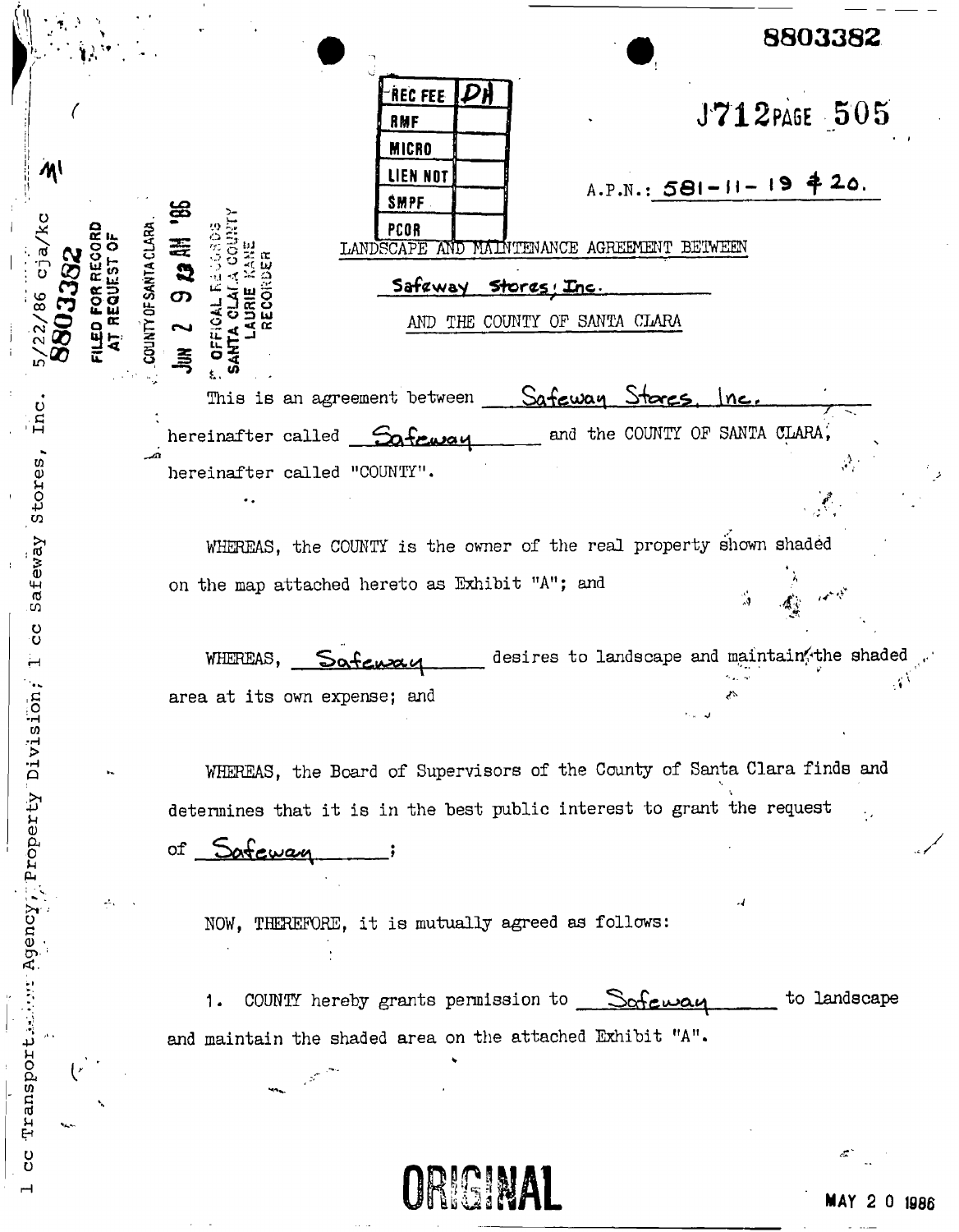## $.1712$ PAGE 507



Cowdery's Form No. 32--Acknowledgement to Notary Public-Individuals (c.c. sec. 1189.)

۰.,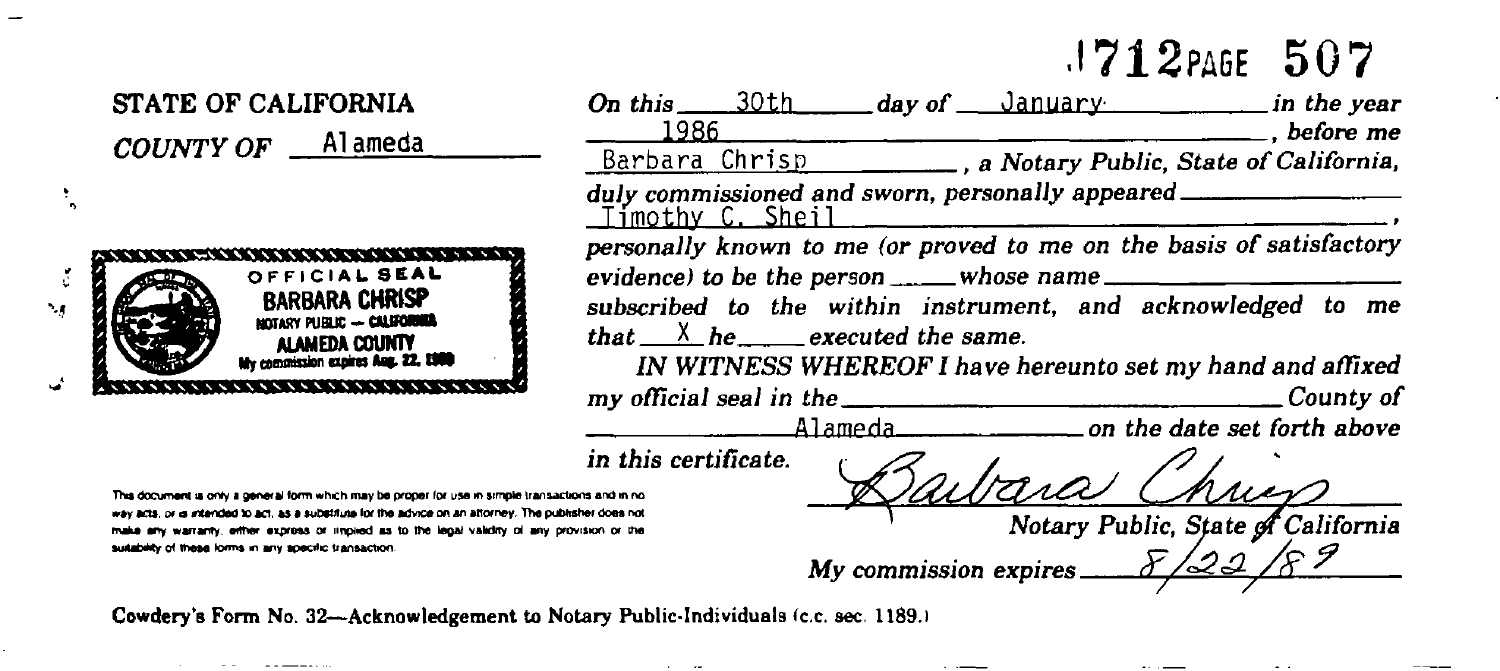## J712PAGE 506



THIS SPACE FOR NOTARY FORM

MAY 2 0 1986 Executed this date: COUNTY OF SANTA  $By$  $\overline{\text{Chain}}$ **BTO** DONALD M. RAINS, Clerk ATTEST: Board of Supervisors Phyllis A. Perez **Assistant Clerk** of the Board of Supervisors

APPROVED AS TO FORM AND LEGALITY:

Deputy County Counsel

WPYGO1

 $\overline{\mathcal{L}}$ 

 $\overline{3}$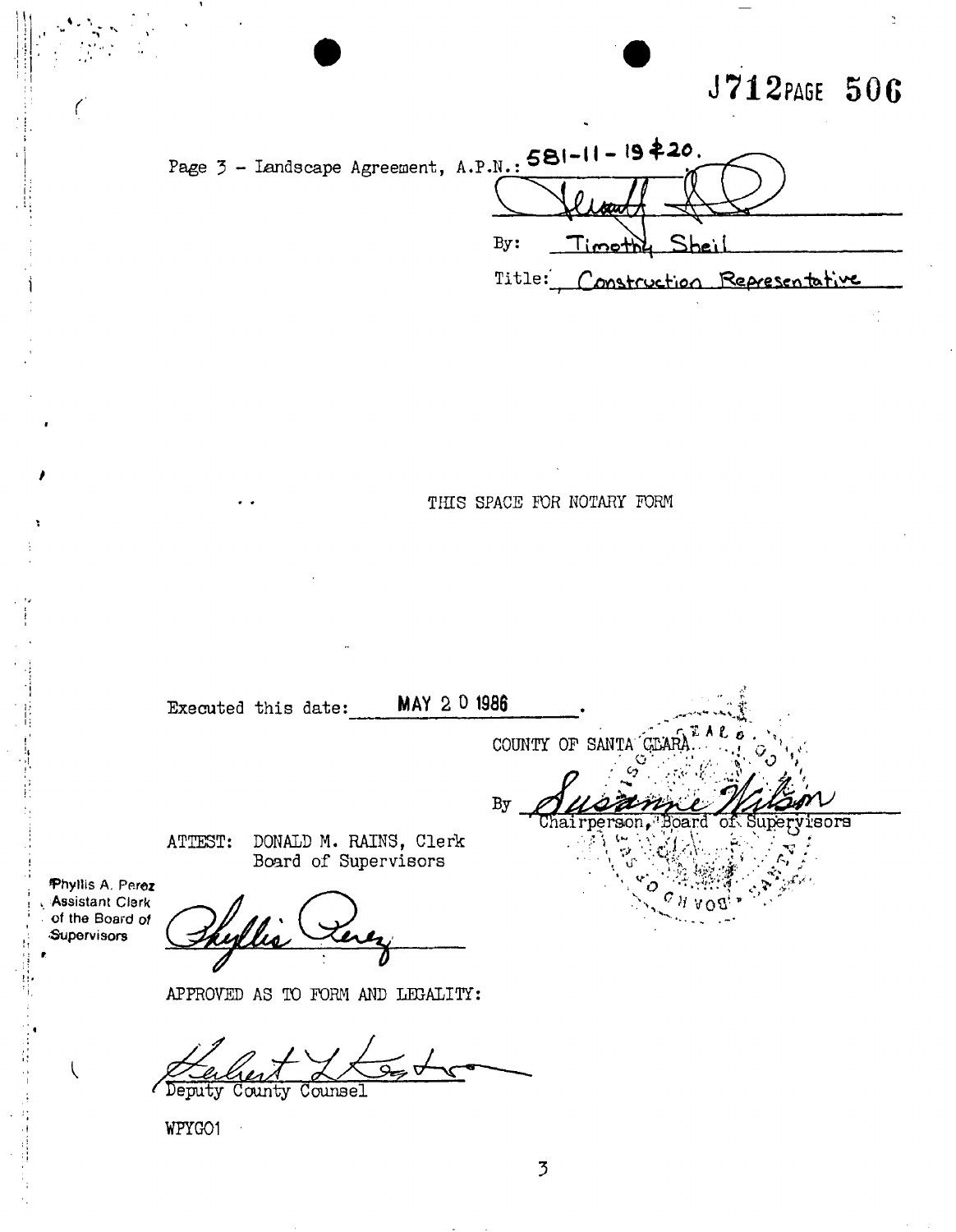### **R J712PAG E 50 8**

2.  $S$ a $-$ feway shall assume the defense and agree to save harmless and indemnify C0UNTT, its officers and employees from any liability for injury, death, loss, accident or damage to any persons or property arising out of the use of said shaded area for landscaping purposes.

**3.** Safeway hereby agrees at its own expense to landscape and maintain the shaded area, that said landscaping shall be kept trim and shall not interfere with sight clearance for traffic on adjacent roadways, and that said landscaping shall not, in the judgement of the Road Commissioner, become a "public eyesore.

4. COUNTY reserves the right to rescind the permission granted herein upon the giving of a sixty (60) day written notice to  $\qquad$  Safcwau

5- Any notices required to be sent under the terms of this agreement shall be addressed as follows:

> To COUNTY: Property Division County of Santa Clara Transportation Agency 1555 Berger Drive, Room 205 San Jose, CA 95112 To: Safeway <u>Safeway Stores Inc</u> Construction Department **414 OP fodn fcoarl**

**I**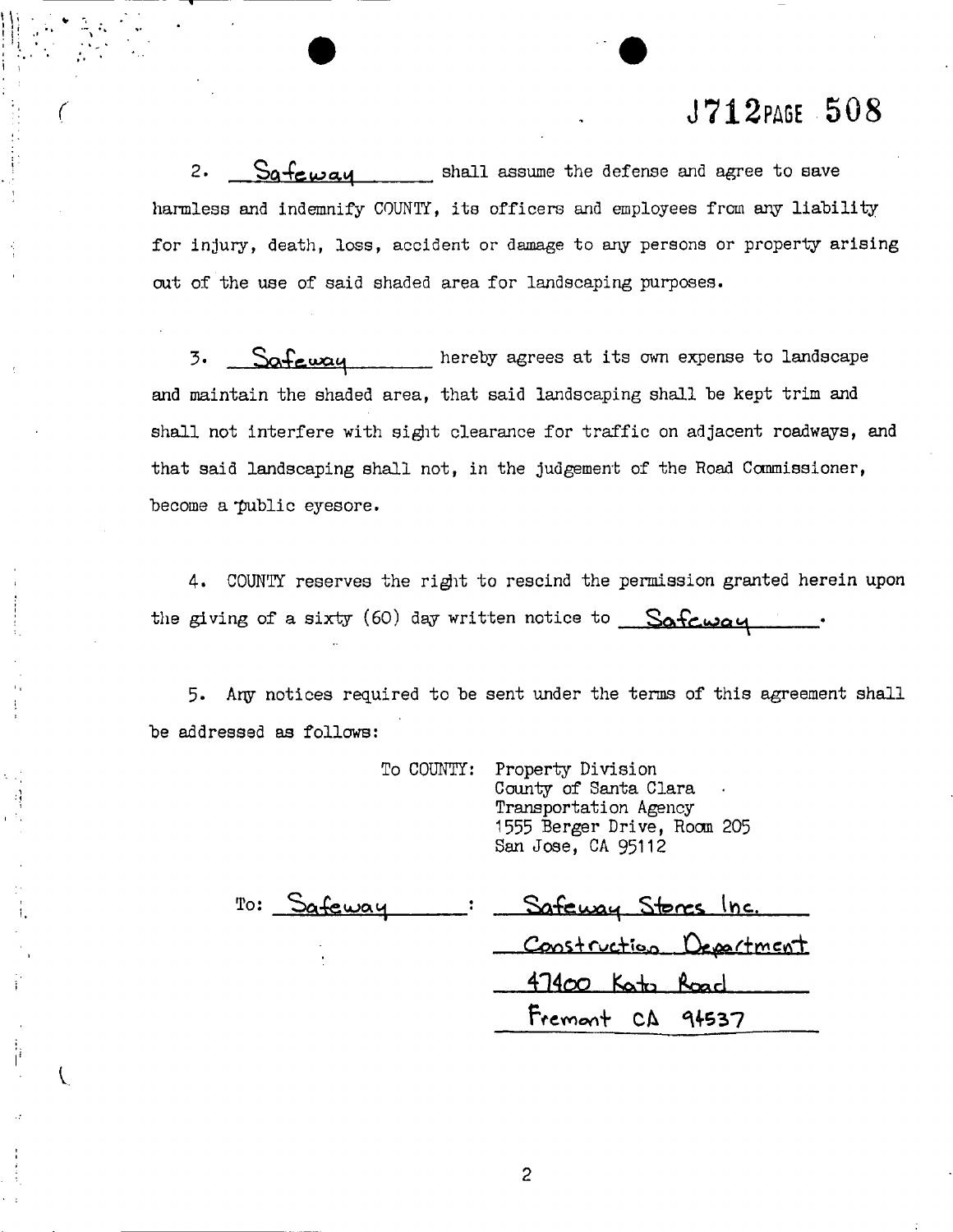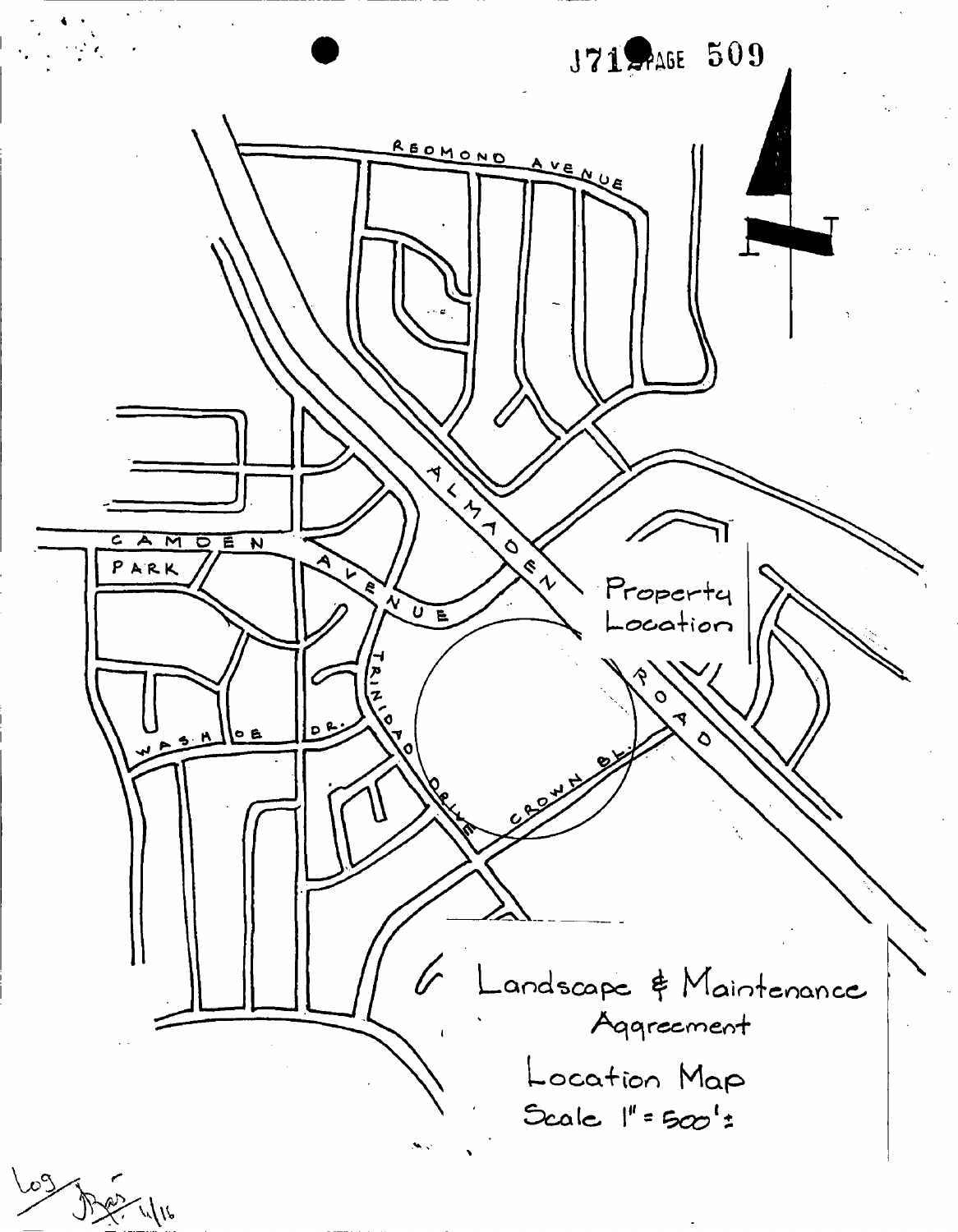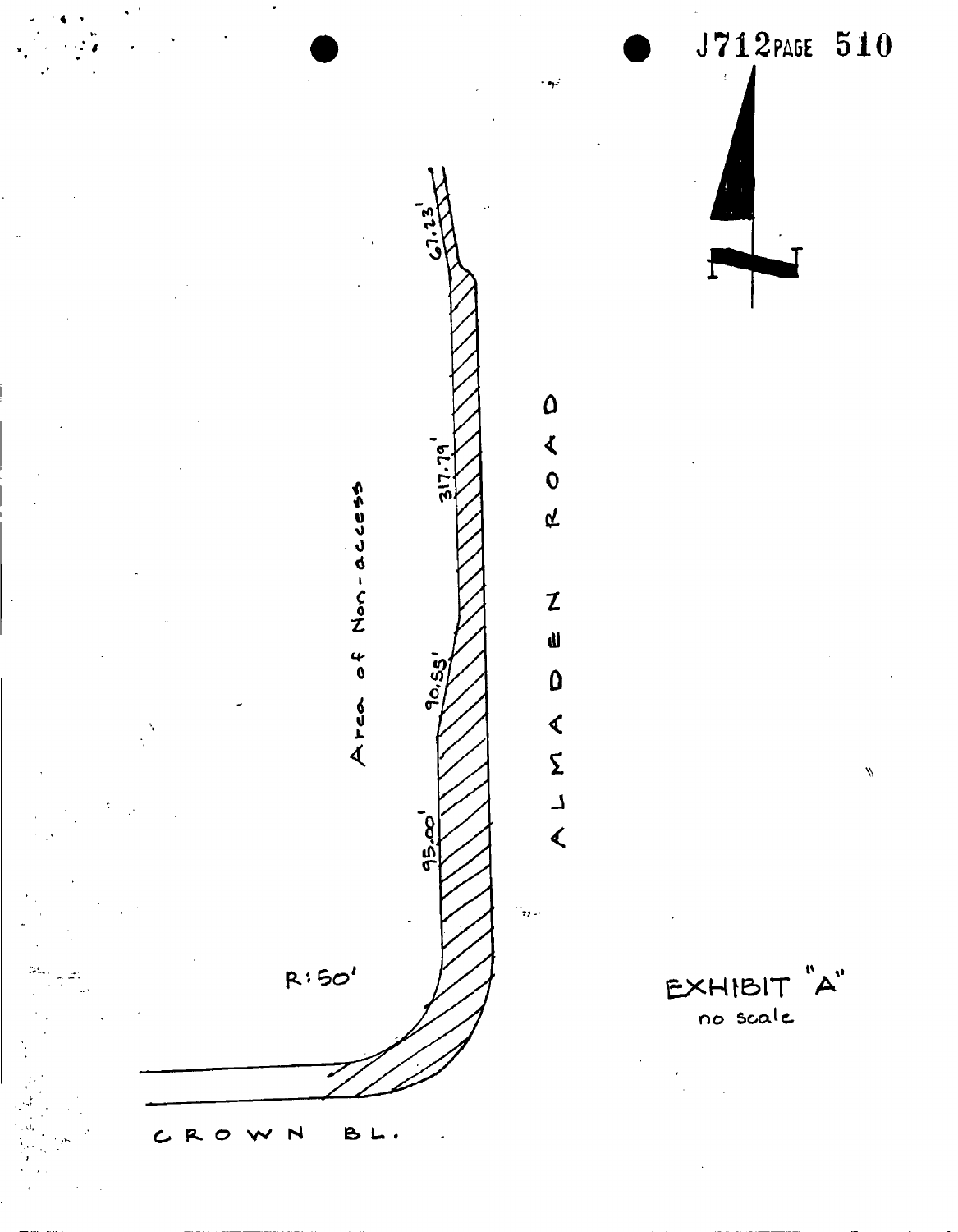

 $\label{eq:J} \mathbf{J} = \frac{\mathbf{V}}{2} \left[ \begin{array}{ccc} \mathbf{V} & \mathbf{V} & \mathbf{V} \\ \mathbf{V} & \mathbf{V} & \mathbf{V} \\ \mathbf{V} & \mathbf{V} & \mathbf{V} \end{array} \right] \times \left[ \begin{array}{ccc} \mathbf{V} & \mathbf{V} & \mathbf{V} \\ \mathbf{V} & \mathbf{V} & \mathbf{V} \\ \mathbf{V} & \mathbf{V} & \mathbf{V} \end{array} \right]$ 

 $\mathbf{r}$ 

 $\ddot{\phantom{0}}$ 

 $R_{\text{Transportation}}^{\text{E}}$  ( $\sum_{\text{Transportation}}^{\text{E}}$  )  $\sum_{\text{Ggency}}$ **CE:** and SI date go APR 15 1986 **Transportation Dev. LONSON** 

 $\bar{\phantom{a}}$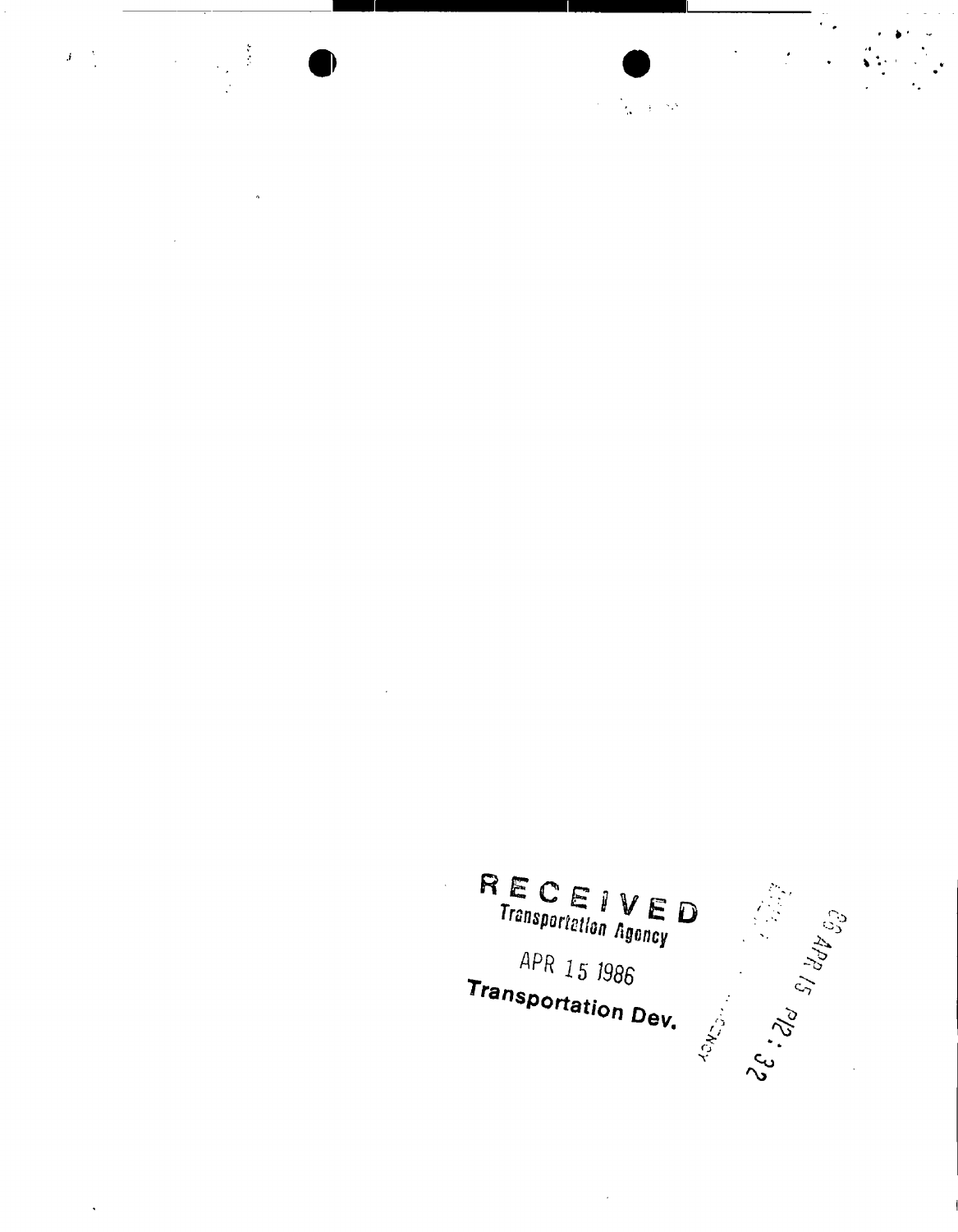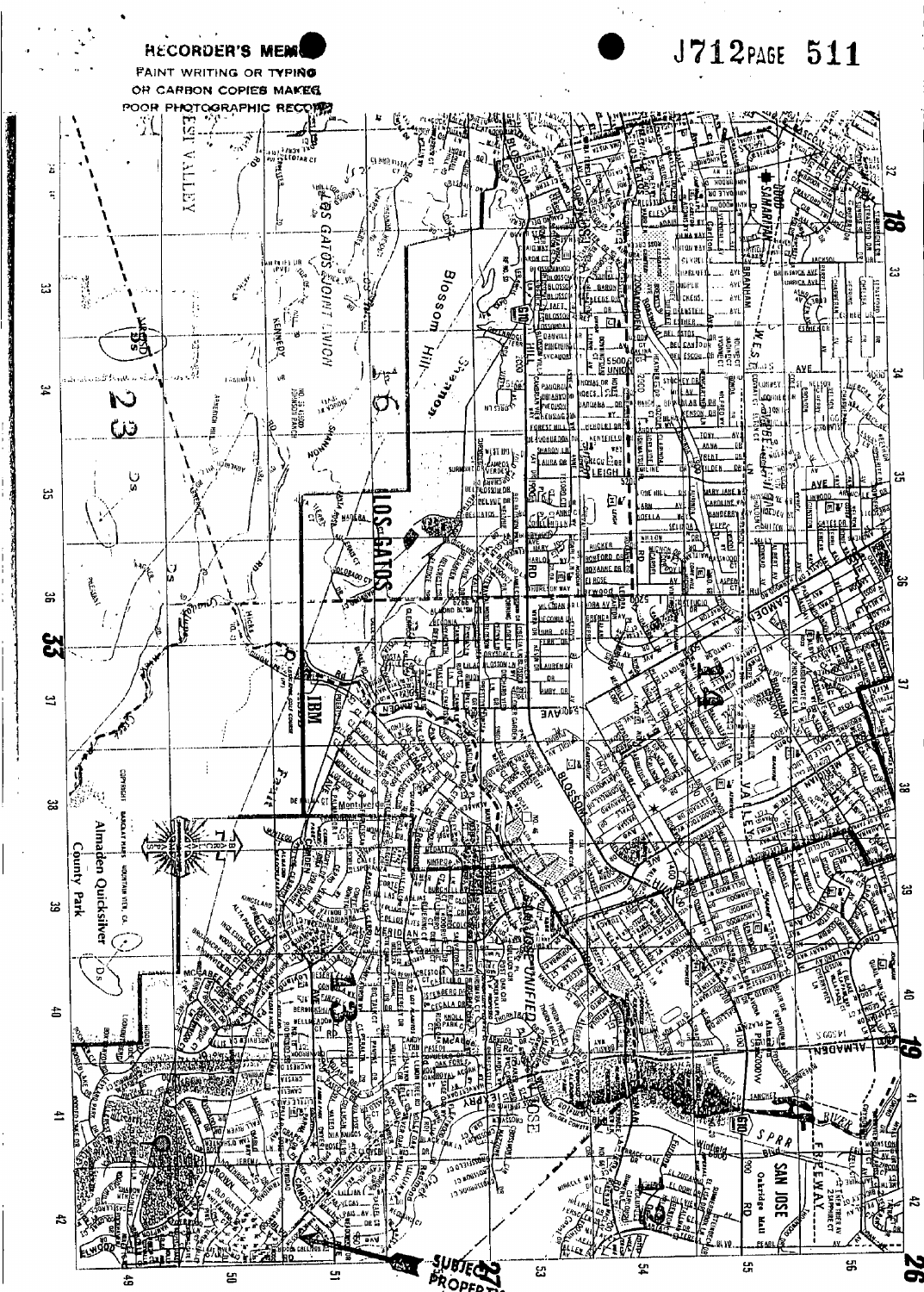# County of Santa Clara

County Government Center, East Wing 70 West Hedding Street San Jose, California 95110 (408) 299-4321 Office of the Board of Supervisors

Susanne Wilson, District 1<br>Zoe Lofgren, District 2<br>Thomas L. Legan, District 3<br>Rod Diridon, District 4 Dianne McKenna, District 5

**M a y 22 , 198 6** 

Safeway Stores Inc. **Construction Department 4740 0 Kat o Roa d Fremont , C A 9453 7** 

**Subject : LANDSCAP E AN D MAINTENANC E AGREEMEN T BETWEE N SAFEHA Y STORES , INC .**  AND THE COUNTY OF SANTA CLARA

Enclosed you will find  $\quad$  i fully executed copy/copiesx of the subject agreement/contractyleasex between the County of Santa Clara and the party named above. The Board of Supervisors at its regularly scheduled meeting on May 20, 1986 , approved this agreement/contract/x deasex on behalf of the County.

The enclosed is for your information and files.

Very truly yours

BOARD OF SUPERVISORS DONALD M. RAINS, CLERK

a Clarado

DMR: cja

Enclosures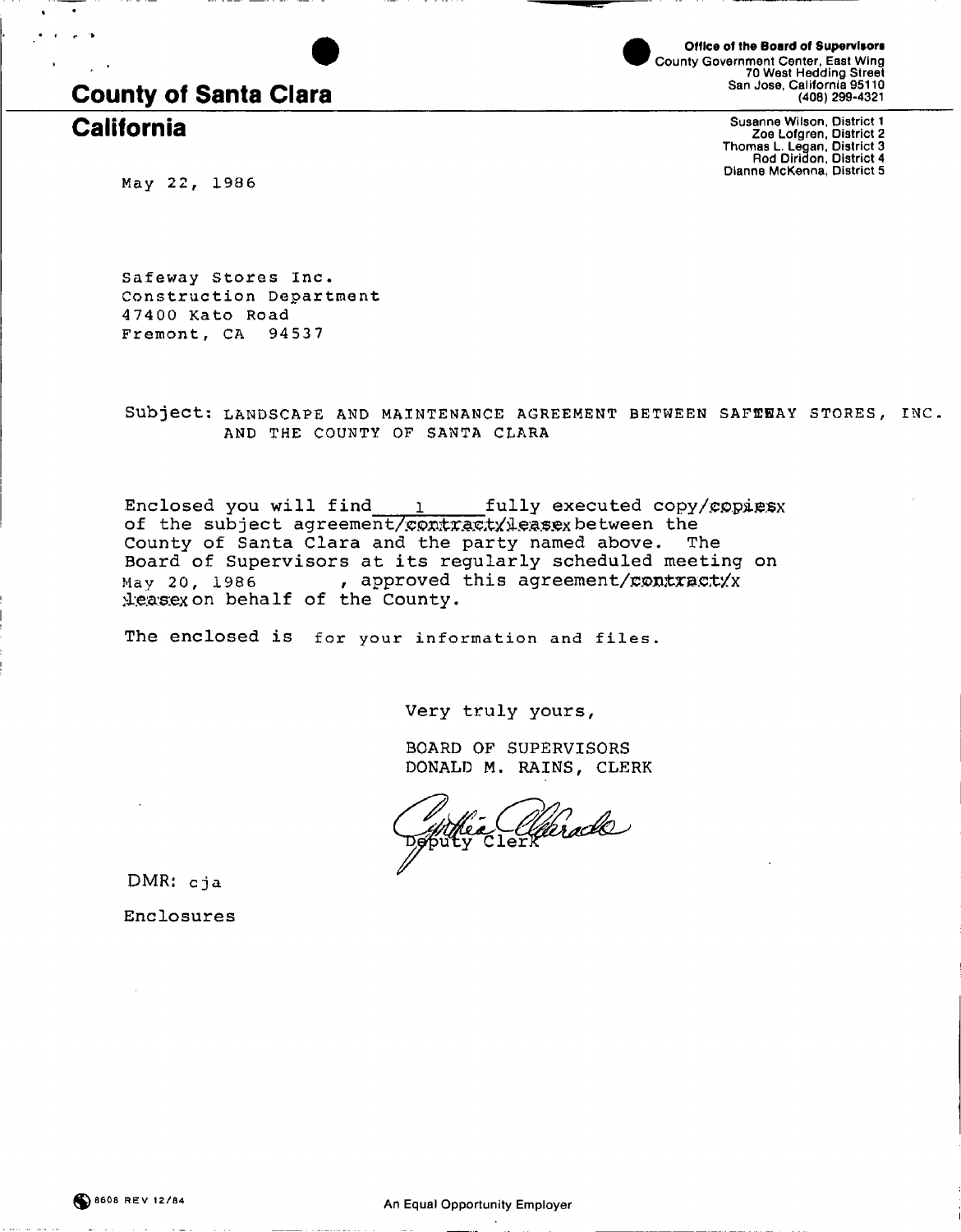| <b>County of Santa Clara</b>                                             |                          | <b>Transportation Agency</b><br>1555 Berger Drive<br>San Jose, California 95112 |          |  |
|--------------------------------------------------------------------------|--------------------------|---------------------------------------------------------------------------------|----------|--|
| California                                                               | TRANSMITTAL MEMORANDUM   |                                                                                 |          |  |
| Prepared by F. Jordan<br>Reviewed by S. Bruce SA                         | Page 1 of $2$            |                                                                                 | S.D. 1   |  |
| $\mathcal{A}_{\nu}$<br>Submitted by J. Reading<br>APPROVED: DIRECTOR-FOR |                          | DATE: April 28, 1986                                                            |          |  |
| TRANSIT DISTRICT BOARD:                                                  | Agenda Date              |                                                                                 | Item No. |  |
| COUNTY BOARD OF SUPERVISORS:                                             | Agenda Date May 20, 1986 |                                                                                 | Item No. |  |
| Transportation Commission:                                               | Agenda Date              |                                                                                 | Item No. |  |

FROM:  $\mathbb{Z}$  FIGONE, PROPERTY, TRANSPORTATION DEVELOPMENT

**SUBJECT: LANDSCAPE AGREEMENT BETWEEN SAFEWAY STORES, INC. AND THE COUNTY OF SANTA CLARA** 

#### RECOMMENDED ACTION:

Authorize the chairperson to execute the agreement between Safeway Stores and the County of Santa Clara for the installation and maintenance of landscape improvements located on Almaden Road at Crown Boulevard in the City of San Jose.

#### FISCAL IMPLICATIONS:

No expenditure of County funds is involved.

#### REASONS FOR RECOMMENDATION/BACKGROUND:

On a typical section of County expressway where access is restricted, the County is responsible for the installation of landscaping and maintenance of the landscaped areas. In some cases, private companies located adjacent to these areas are allowed to landscape and maintain them with the approval of the County.

This landscape agreement, which is on the County's standard form, permits Safeway Stores to landscape and maintain the area shown on the Exhibit "A" attached to the agreement. Safeway Stores will assume liability for injury, death, loss, accident or damage to any persons or property arising out of the use of this area for landscaping purposes.

The County reserves the right to rescind this agreement after giving a sixty-day written notice to Safeway Stores.

*^ J f*  **MAY 2 0 1986**